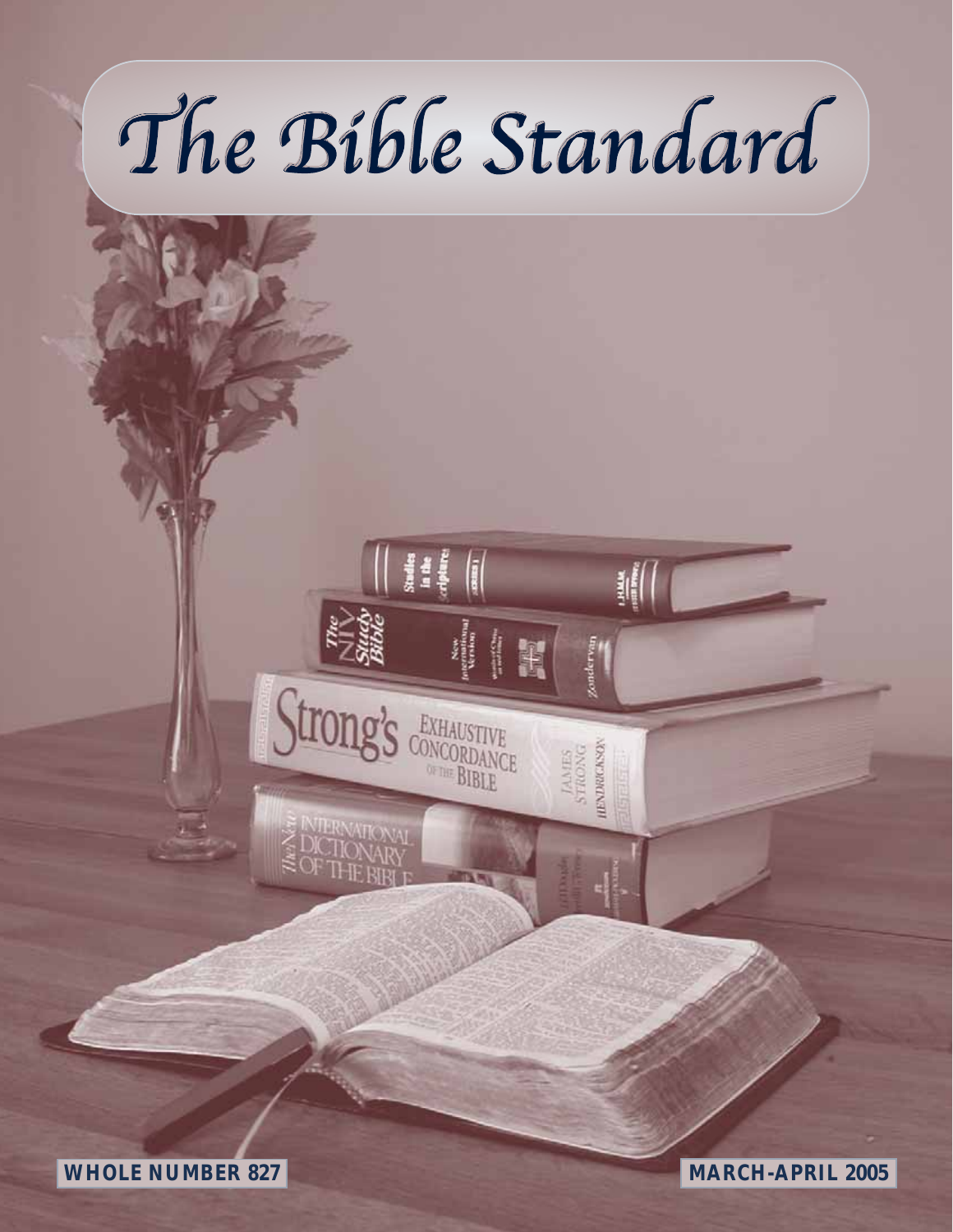

# The Lord's Supper

Christ our Passover is sacrificed for us: therefore let us keep the feast

 $-1$  Cor. 5: 7

T**he Passover** was a Jewish feast kept yearly, and it L is still observed as a commemoration of their remarkable deliverance under the tenth plague upon Egypt — the passing over or sparing from death of the firstborn of the Israelites. The circumstances as narrated in Ex. 12:  $1-51$  — the setting aside and slaying of the lamb, the sprinkling of its blood on the headers and the doorposts, the roasting of its flesh with fire, and the eating of its roasted flesh with bitter herbs and unleavened bread while the eaters stood, girded and shod, and with staves in their hands, ready to depart out of Egypt for the Land of Promise — Canaan — are doubtless familiar to most of our readers.

Also, many know the antitypical meaning of these things which were but types: Jesus "the Lamb of God, who takes away the sin of the world" (John 1: 29); "Christ our Passover," who was set aside for death and sacrificed not for the Church exclusively but also for the world of mankind (1 John 2: 2). The doorposts and headers represented Divine justice for those Christians who are sprinkled with the blood of our Lamb — Jesus' merit, and how they feast by faith on His broken body. It was by His sacrificed life and shed blood that effected better things for the Church those of that High Calling as pilgrims and strangers, not making Egypt (this present evil world) their

home, but with their feet shod and with staffs in their hands were intent on their journey to their promised land, east of the Jordan, the spiritual phase of the Kingdom. The "bitter herbs" represented the *bitter experiences* and trials of life which were needful and tended to sharpen their appetites for the unleavened bread (truth and sincerity in their purity — *leaven* being a type of *sin, error, selfishness, and worldliness* (Matt. 13: 33; 16: 6-12; Mark 8: 15; 1 Cor. 5: 7, 8), and for the eating of the Lamb, who said: "Unless you eat [by faith] the flesh of the Son of Man [partake of the merit of His perfect humanity] . . . and drink His blood, you have no life in you" (John 6: 53).

In this way the members of Christ's Bride participated with their Lord all during the Gospel Age of nearly 2,000 years, in the sacrifice of the sin-offering for the alleviation of sin. They therefore partook of Jesus as their Lamb — making use by faith in Jesus' Ransom merit for their deliverance to the heavenly realm which we believe has already been accomplished for them.

# **JESUS' DEATH WAS ON TIME**

Jesus died on the fourteenth of Nisan, the very day that the Passover lamb was killed, in fulfillment of the type — *the death of the lamb* (Ex. 12: 5, 6) and how fitting it is that all Christians, not only those who were participants in the High Calling privileges of the past, but those of us

*Many Scripture references in this issue are to the New King James Version.*

| "Lift up a standard for the people" $-$ Isa. 62: 10<br>$\text{Contents} - \text{March-April } 2005$                                                     |                                                                                                                                          |                                                                                                                                   |
|---------------------------------------------------------------------------------------------------------------------------------------------------------|------------------------------------------------------------------------------------------------------------------------------------------|-----------------------------------------------------------------------------------------------------------------------------------|
| The Lord's Supper<br>-18<br>Annual commemoration of our Lord's death<br>The Only Begotten Son<br>22<br>Jesus, the first and last direct creation of God | <b>Bible Question Box</b><br>26<br>• Why did Jesus have to experience death?<br>• The Resurrection<br>• No tales $-$ no fire to put out! | Controlling Yourself<br>-28<br>The importance of self-control<br>Features<br>Mail Box<br>-31<br><b>Announcements</b><br>back page |

The Bible Standard is published by the Laymen's Home Missionary Movement, Ralph M. Herzig, Editor. Published regularly since December 1951. **Mailing Address:** The Bible Standard, 1156 St. Matthew's Road, Chester Springs, Pennsylvania 19425-2700, U.S.A. Postage paid at the post office in Chester Springs, Pennsylvania 19425-2700. **Web Site:** *www.biblestandard.com* **Rates:** single issue — \$2.00; by subscription (12 issues) — \$12.00.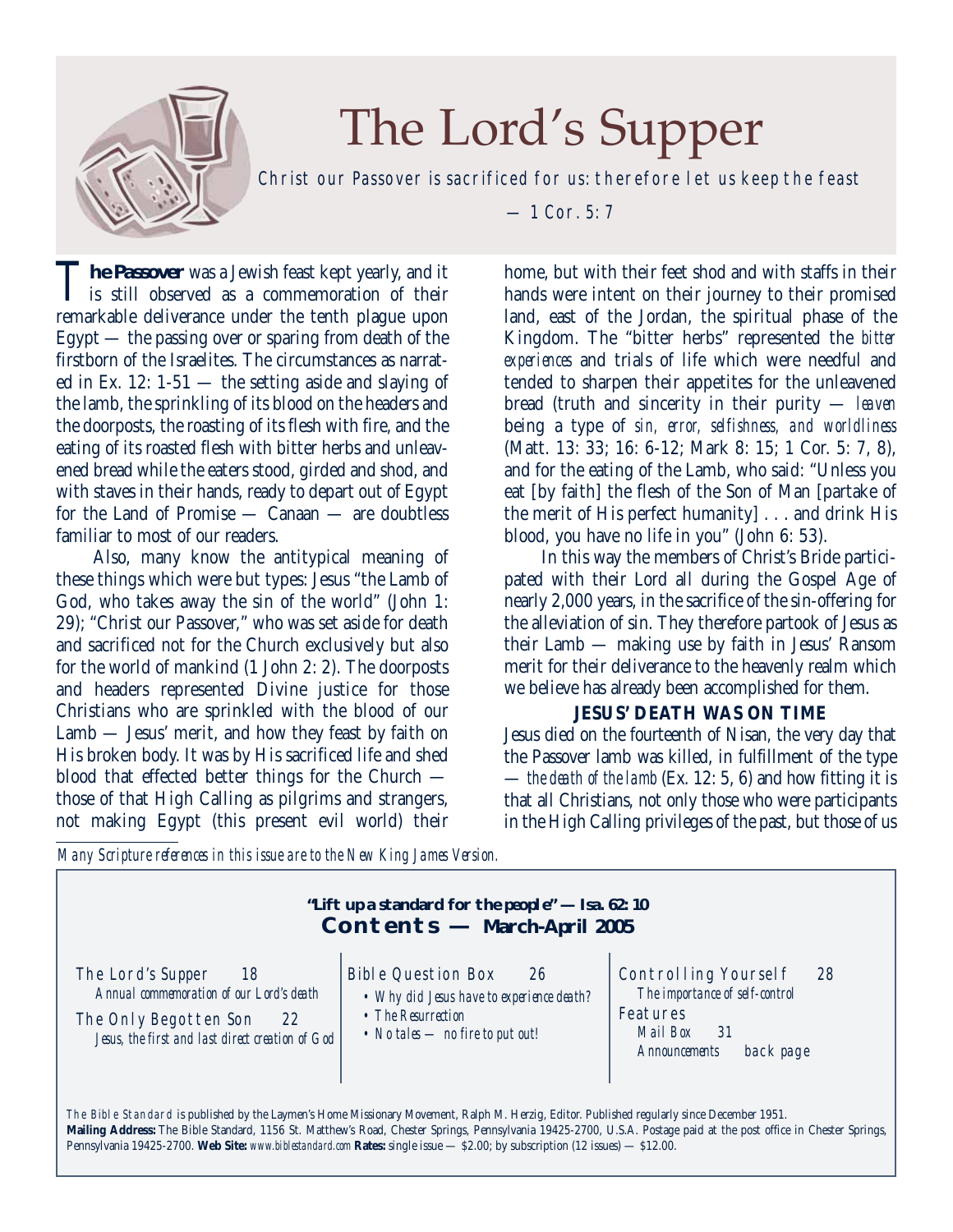living now should commemorate the day on which "the Lamb of God" died! We certainly have much more interest in this day than have the Jews of today, "Israel after the flesh," who recognize only the type. Then, while *we keep the feast daily* — partaking by faith of the merit of Christ and of His Word of Truth, is it not a great pleasure and a beautiful way to commemorate our Lord's death on its anniversary?

### **BROKEN BODY AND SHED BLOOD**

We understand that it was our Lord's wish that this day be observed annually in remembrance of Him, and that He instituted what is termed, "the Lord's supper" (1

Cor. 11: 20), of unleavened bread and the cup, the fruit of the vine — emblems of His broken body and shed blood, our antitypical Passover Supper — as a substitute for the annual Jewish observance of the type. Everything connected with it seems to show that this was His intention. He kept the Jewish Passover every year, and at the last one, on the night in which He was betrayed, He said: "With desire I have desired to eat this Passover with you before I suffer" (Luke 22: 15). What Jesus commemorated was *the killing of the Passover lamb* and not the "Feast of Passover" which followed it for seven days. The Jews at that time kept both, but particularly the latter. (They do not now, and have not for a long time, commemorated the killing of the Passover lamb, but the feast only.)

It was the last time that Jesus commemorated the killing of the typical lamb, and then He gave Himself *as the real sacrifice*. When He had instituted the new, the antitypical supper remembrancers, the bread and the cup, instead

of the *old,* the typical annual lamb, He gave them to His disciples and said: "This do in remembrance of me [keep no longer the type or shadow but use these new emblems to commemorate Me — the antitype]" (Luke 22: 19). "For as often as you eat this bread and drink this cup, you proclaim the Lord's death [not the death of the typical lamb in Egypt] till he come [until the kingdom is established and the type is completed by the passing over, or sparing, of all the firstborn overcomers, the Church and the ultimate deliverance of the entire household of faith]" (1 Cor. 11: 26).

The killing of the antitypical Passover Lamb, Christ's death, can be remembered at no time so appropriately as on the regular annual anniversary, the evening of the fourteenth day of Nisan, the first month, lunar time (Ex. 12: 2-8; Lev. 23: 5; Num. 9: 1- 3; 28: 16), regardless of which day of the week it may come. According to God's reckoning (Gen. 1: 5, 8, *etc*.), the "evening," the night period of a 24-hour day, beginning at 6 p.m., precedes its "morning," or day period. [This year the fourteenth of Nisan begins at 6 p.m., March 22 — *Ed.*] The feast of seven days' eating of unleavened bread which followed, represents the

continuous, perfect, and everlasting feast of the Christian life which we enjoy after and because of partaking of Christ our ransom, *seven* being typical of perfection.

Some Christians observe the Lord's Supper every Sunday, usually in the morning, and claim that their custom is based on the oft-repeated mention in Acts of the "breaking of bread," *e.g.,* "upon the first day of the week, when the disciples were come together to break bread" (Acts 20: 7). They overlook the fact that in the days of the Apostles, bread-breaking was of necessity a frequent occurrence, and there is no mention of *the cup* in any of these instances, whereas the cup constitutes as important a feature in the Memorial as the bread. In addition, none of these meetings on the first day of the week were ever called "the Lord's supper" or by any name that should lead us to the conclusion that they were observances of it.

#### **SUNDAY RESURRECTION DAY**

There are several reasons why "The Lord's Day," the first day of the week,

commonly called Sunday, would not in its "day" portion, from 6 a.m. to 6 p.m., be at all appropriate for the commemoration of His *death,* the principal one being that "the first day," or "Lord's Day," was instituted and used to commemorate an event the very opposite in its character, *viz., the resurrection of our Lord*. The institution of the Memorial of His death was after 6 p.m., hence was in the "night" and was called a "supper," not a breakfast (1 Cor. 11: 20, 23). On the other hand, the commemoration of His resurrection was observed *in the daylight hours*. The one was in a night of weeping and

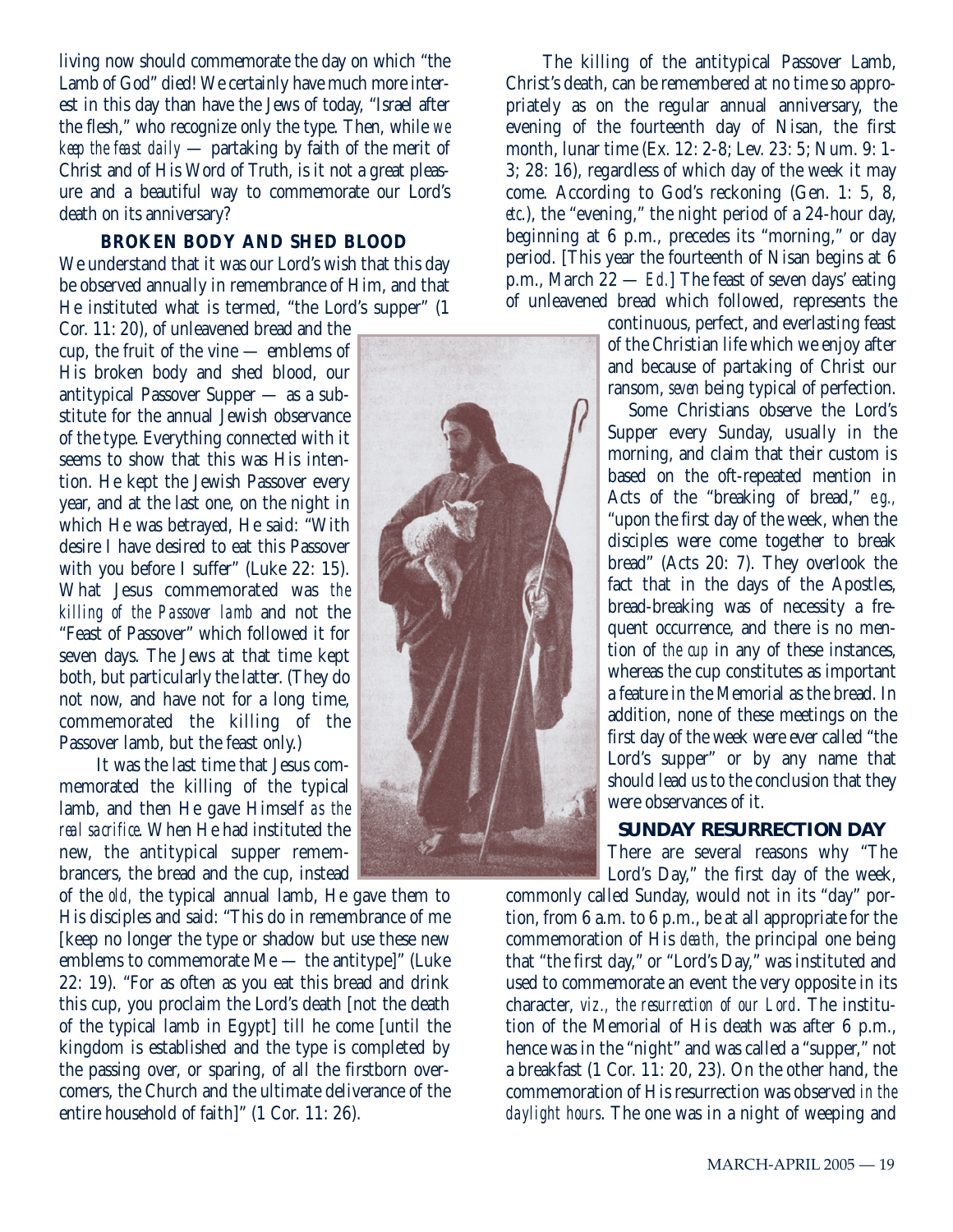sorrow, while the other was in a morning of joy and rejoicing, saying, "The Lord is risen indeed." The night was a type of the Gospel-Age time of suffering, while the day was a type of the bright Millennial Day, in which the Body members were resurrected very early in the beginning of that day and have now been raised to the spirit realm.

#### **JOYFUL EXPERIENCE TO BREAK BREAD**

After Jesus had risen from the dead He appeared to the disciples frequently, if not invariably, on the "first day" of the week, and on several occasions made Himself known to them in the breaking of bread at their ordinary meal. Upon the organization of the Church, what would be more reasonable than to suppose that they would set apart *the first day,* as especially a day for meeting with each other and with Him, and that they, because of coming from distances, as well as because He had thus revealed Himself first, would arrange for partaking of their food together on that day? But this was always *a day of joy,* as the other was properly *a night of sympathizing grief*. The proper observance of the Lord's Supper, like that of baptism, seems to have been lost sight of during papacy's reign. This one doubtless was made void to allow for the deathbed administration of the "so-called sacrament," which was supposed to keep the dying person from hell, to aid them in getting out of purgatory, *etc.* Protestants have not generally given the subject much attention, using the words, "as often as you drink it" (1 Cor. 11: 25), as authority for observing the Lord's Supper at any convenient time. Jesus' words really signify this: As often as you, my disciples (all of whom as Jews are accustomed to keeping the typical Passover annually on its anniversary, Nisan 14, at night), *keep this Passover supper,* do it in remembrance — not of the type, but of the antitype — Me. We do not say that a sin is committed by an untimely observance, but we do say that the observance of it as instituted by Jesus, in place of the annual Jewish Passover Supper, is the most appropriate and commemorative time.

Above we have given briefly an account of the Memorial. As further aids to preparation for participation in it, we would suggest that our readers study "The Passover of the New Creation," Chapter XI in Volume 6 of *Studies in the Scriptures*. May the Lord richly bless our preparation for and participation in the coming Memorial!

**MODERN JEWISH PASSOVER CELEBRATION** As already shown, the Memorial Supper Jesus instituted to commemorate Him annually as the Lamb of God, our Passover, that "takes away the sin of the world" (John 1: 29, 36), was founded upon and typed by the annual Jewish Passover Supper, which commemorated the original Passover celebration in Egypt. Thus the Lord's Memorial Supper, the antitype, supplants the annual Jewish Passover Supper. During the many centuries since the institution of the Scriptural observance of the Passover under the Mosaic Law, and even since the antitype has supplanted the type, the Jews continue to observe the annual Passover. Jesus said that they made the word of God of none effect through tradition (Mark 7: 8, 9, 13). Some of such traditions have attached to their annual Passover observance. The following letter (written to a newspaper), which gives a description of the modern-day observance of the Jewish Passover, may be of interest to our readers:

Dear Editor,

Passover, the spring festival of the Jewish people, signifies both the birth of a free Jewish nation and the return of spring. It begins on the 15th day of Nisan (Hebrew calendar) and lasts for eight days. The Hebrew word "Passach" literally means "act of passing over" — for according to the Bible, the "Angel of Death" passed over the homes of the Jews when he slew the firstborn in the homes of the Egyptians. The festival is also called "Z'man Cheruthenu" (the season of our freedom) because it commemorates the emancipation of their ancestors from Egyptian bondage. It is also frequently designated as Hag-Ha-Mazzoth, the feast of unleavened bread, reminding the Jews that in the hasty departure of the Israelites from Egypt they had no time to wait until the dough could ferment, but had to prepare their cakes from the unleavened dough.

Passover is chiefly a home festival and therefore the most important of the services incident thereto are celebrated in the home. This Passover feast called the Seder (observed on the first two nights of the festival) is always elaborately kept. The "Hagada" containing the whole story of the bondage and redemption is minutely repeated by the head of the family and explained to all the members of the household. It begins with a series of four questions which the youngest boy or girl on seeing the strange preparation, asks the head of the family. The whole of the Hagada constitutes an answer to these questions.

On the table are usually arranged all the silver dishes that the family possesses; this is remembrance of the fact that the Jews are now free men. The matzoh is prominently displayed. In a plate in the center of the table is kept a piece of roast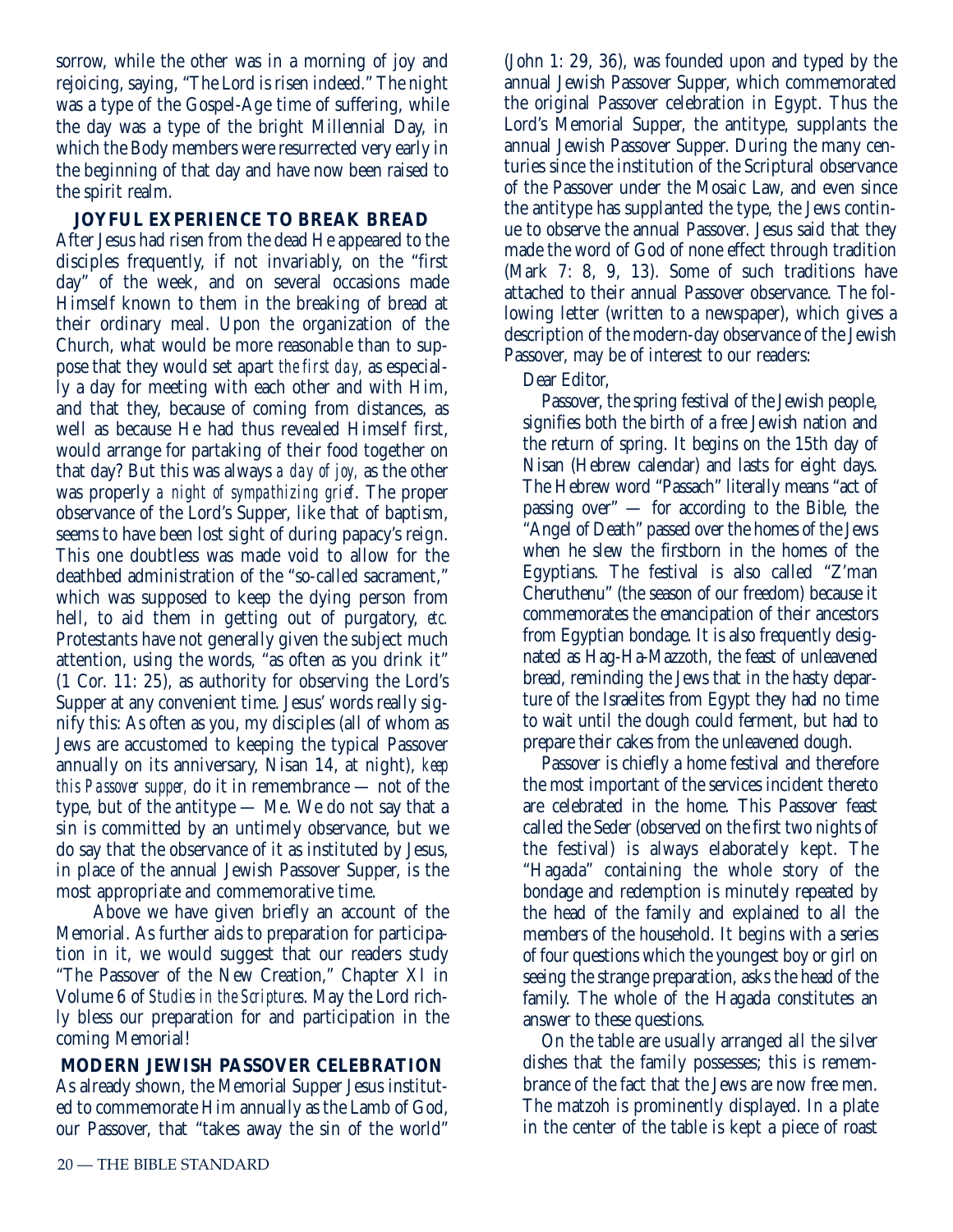bone in remembrance of the sacrifice offered in the temple on the first day of the holiday; a cupful of charosheth, a mixture of wine apples and nuts, to recall the mortar with which their forefathers toiled when they built the store-cities for Pharaoh; and some bitter herbs or vegetables, to commemorate the fact that their lives were made bitter in slavery.

At the conclusion of the "Seder," the wellknown "Chad Gadya," "The Only Kid," is sung. This is an allegory describing various events in Jewish history. Thus for example, the "only kid" is said to represent the Jewish nation, which God chose from among all other people to be the bearers of His message. The "dog," which is mentioned in the song, is said to be Persia; the "fire" is Rome, which conquered Greece, and so forth.

Prominently displayed on the table is the cup of wine set aside for the Prophet Elijah. In Jewish folklore, Elijah is the protector of the Jewish people, and the man who will announce the coming of the Messiah. It is for that reason that a cup of wine, a symbol of welcome, is always set aside for him.

And so year after year the Seder is repeated in the Jewish home, the symbols upon the table each commemorative of the ancient story. What was the great power that awakened a longing for freedom in a horde of slaves under Pharaoh? What was there that aroused 600,000 serfs (2,000,000), ever obedient, to rise like one man and rebel against that tyranny? It was a longing for freedom; the desire to express their innermost convictions which were pent up within their souls for nearly 400 years suddenly broke loose. That stored-up longing for a land, for independence, found an outlet with the coming of a leader, Moses, who stirred them to action. They threw off their shackles of bondage. They became a free people, God's people. Passover recalls to the Jew and the world not only a great past, but points out the way also to the future. Israel was redeemed. Israel will again be redeemed. Israel was master in "Eretz Yisrael." Israel is on the way to become so again.

As we read of this modern day Passover of the Jews, it shows how far they have degenerated from the God-given account in the book of Exodus. Here we are 3,620 from that original Passover and deliverance from Egyptian bondage under Moses who was a type of their greater promised Messiah: The Lord your God will raise up for you a Prophet like me from your

midst, from your brethren. Him shall you hear" (Deut. 18: 15, 18; Acts 3: 22). They are still looking for Him, having missed His presence when He came right in their midst at His first Advent. They failed to throughly study and understand the prophetic statements relating to their coming Deliverer as presented in the Law, Writings, and the Prophets. Their false pride prevented them from recognizing their Messiah in the person of the lowly Jesus.

In a more happy mode we wish to point out that the Old Testament prophecies indicate that the peoples of Israel as their attitudes change toward acceptance of Jesus as their Messiah, their God will forgive their mistakes and they will once again receive the blessings of Jehovah (Zech. 12: 9, 10; John 19: 37). They have already begun to have a change of mind in their leaders beginning in 1878 and gradually progressing to where they are now a separate and distinct nation since 1948. Israel's world position will continue to improve as they assume their leader position among the nations during the Millennial Kingdom as it is stated by the Apostle: "I am not ashamed of the gospel, because it is the power of God for the salvation of everyone who believes; first for the Jew, then for the Gentile" (Rom. 1: 16).

\* \* \*



The killing of the antitypical Passover Lamb, Christ's death, can be remembered at no time so appropriately as on the regular annual anniversary, the evening of the fourteenth day of Nisan, the first month, lunar time . . . regardless of which day of the week it may come.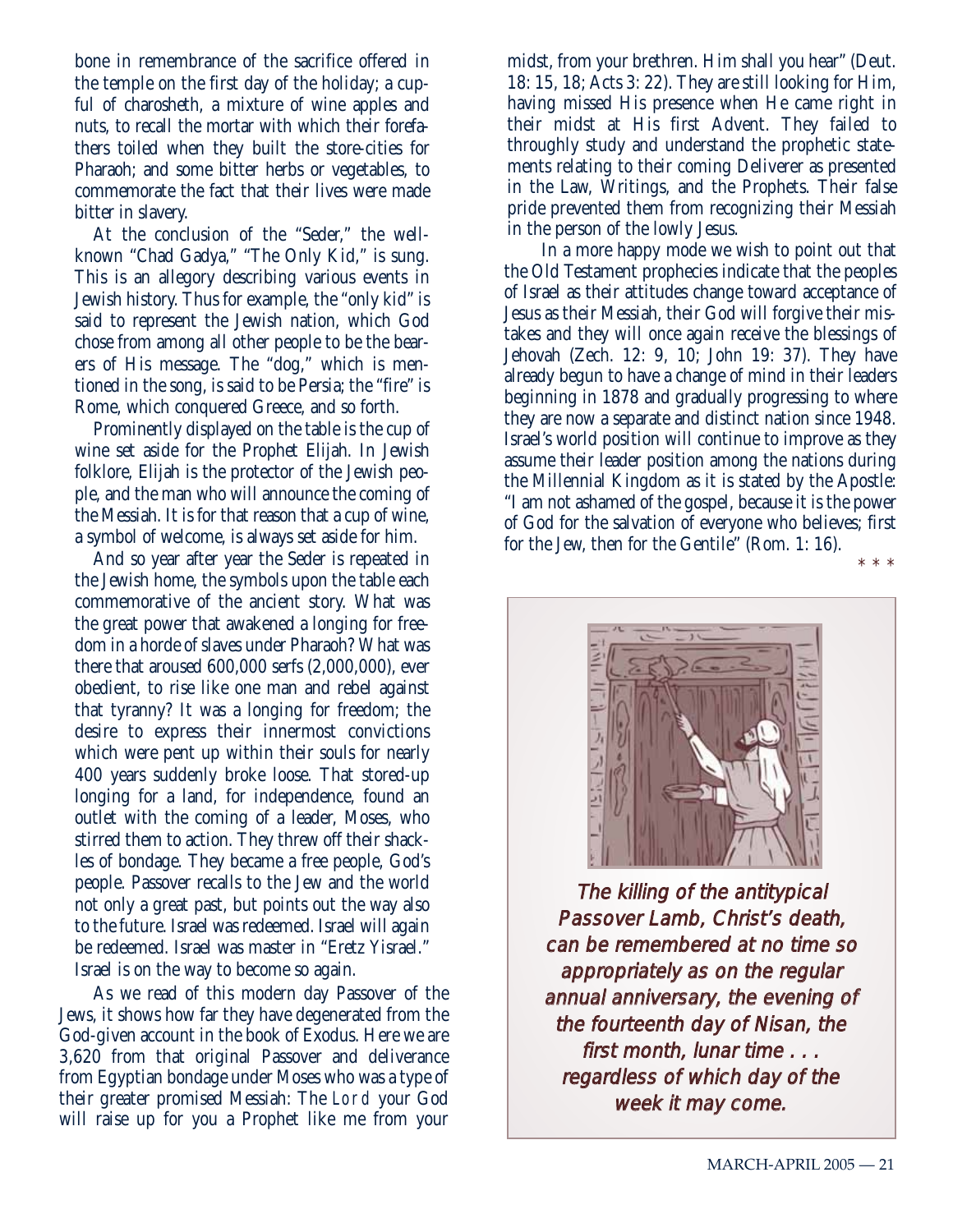# THE ONLY BEGOTTEN SON

In the beginning was the Word [Logos] and the Word [Logos] was with the God and the Word [Logos] was a God. The same was in the beginning with the God. By Him were all things made and without Him was not anything made that was made — *John 1 : 1, 2 (Diaglott)*

LET US discuss the first creative act as respects intelligent beings. Long before man was created, before our earth was brought from its chaotic condition, long before angels and cherubim were created, Divine wisdom and power created a Son on the spirit plane — Jehovah's First-Begotten — glorious, perfect, beautiful, in His own image and likeness. This glorious Being is in our text designated the *Logos* (Greek), the Word, the Message, the Expression of God. In the Old Testament He is symbolically referred to as "Wisdom" in the words, "Jehovah possessed Me in the beginning of His way, before His works of old. . . . Then I was by Him, as one brought up by Him, and I was daily His delight, rejoicing always before Him" (Prov. 8: 22-30). This mighty One, personified as Wisdom, is declared by St. Paul to be "the First-Born of all creation" (Col. 1: 15-18). The Psalmist similarly refers to Him as Jehovah's "First-Born, higher than the kings of earth" (Psa. 89: 27). Jesus thus refers to Himself as one who had a prehuman existence, saying, "What then if you should see the Son of Man ascend where He was before?" (John 6: 62). The glorified, ascended Christ, in Apocalyptic vision, declared the same great truth, that He was "the beginning of the creation of God" (Rev. 3: 14). And again He declared, "I am the First and the Last" (Rev. 1: 17; 2: 8).

# **THE PREEMINENT SON**

All of these Scriptures fully corroborate the statement of our text that He who subsequently became the world's Redeemer was long before the primary Son of God in the spirit realm. He ranked first, not only in seniority, but also in honor, dignity, and station, above all other spirit-sons of God, not one of whom was like Himself — the direct creation of Jehovah. "For all things were made by the Logos, and without Him was not one thing made that was made" (John 1: 3). He was not the Creator in the primary sense of the word, but in the secondary sense. He was the active agent of Jehovah in all of His subsequent creative work, therefore, He was not only the First-Born of all creation, but, individually, He was also the last of Jehovah's direct creation (John 1: 1-3). To this agrees the words of St. Paul, "All things are of the Father and all things are by the Son." Surely many have failed to appreciate not only the Divine personality of Jehovah, but also the greatness of Him who is styled, "The Son of God." There was a time when God's people did not possess the Bible in their own language, and when education, even to the extent of reading, was extremely limited, and nobody possessed such wonderful Bible helps (with references and concordances), as are common today. It should not surprise us that in that far-off time confusing errors crept into the traditional faith of the Church. The contention of the Jews was that Jesus of Nazareth was an impostor and that His mighty works were done under the influence of the fallen angel, Beelzebub. Should we think it strange that in the heat of discussion some of the followers of Jesus would make extravagant claims for Him in their endeavor to oppose the theory that He was sinful?

# **FALSE CLAIMS PUT FORWARD**

It does not surprise us, therefore, that early in the third century claims were put forward in the name of Christ and His Apostles which neither He nor they ever authorized. The Apostles declared Him to be "the Son of God with power" and that He was "holy, harmless, undefiled and separate from sinners" (Heb. 7: 26). The Master Himself declared, "My Father is greater than I"; "He is above all"; "He sent me"; "I came to do not my own will but the will of my Father in Heaven" (John 5: 30); "I delight to do Your will, O my God, . . . Your law is within my heart." True, He also declared, "I and my Father are one," but He showed in what this oneness consisted — that it was a oneness of will, of purpose, of work. Because He had fully submitted His will to the Father's will and had made the Father's will His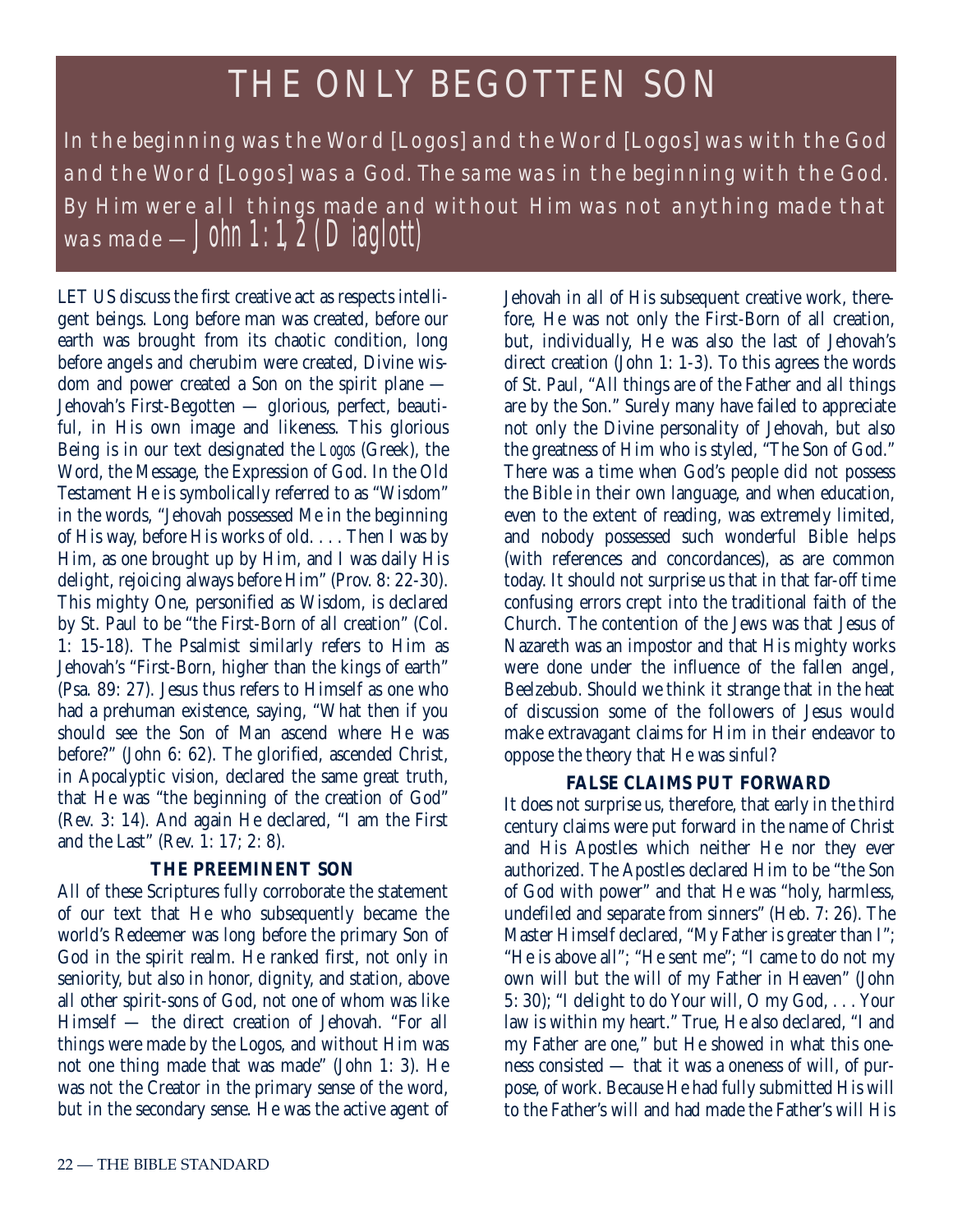own, therefore they are one. The Master again illustrated this oneness when He prayed for His disciples "that they all may be one, as you Father, are in Me and I in You . . . that they may be one just as We are one" (John 17: 11, 21, 22). Evidently the Master did not pray that His disciples should all become one in person or being, but that they should all become of one mind, of one heart, of one disposition through their loyalty and obedience to the Word and to the spirit of God. And this oneness, He declared, was the kind which subsisted between the Heavenly Father and Himself.

Leaving the simplicity of the teachings of Jesus and of the Apostles, some went to the extreme of declaring that Jesus was His own Father; that the terms Father, Son, and Holy Spirit all applied to one person or being who manifested Himself to mankind in three different ways corresponding to these names — one God in three manifestations. Others took a still different view and claimed that the Father, Son, and Holy Spirit were three Gods who operated as one. In proportion as these unscriptural human theories were received, they produced confusion. When asked how three persons could logically be one person or being, and how one person or being could be three persons equal in glory and power, of course, no answer could be given. Then the subterfuge was raised, "This is a great mystery which nobody can explain." It should not surprise us from what we know of the structure of human nature that these extreme views were opposed by others of the opposite extreme, some claiming that Jesus was a mere man, that He was born as are other men, that Joseph was His father, *etc*. Thus we behold the danger of any variation whatever from the precise teachings of the Word of God.

#### **THREE GODS UNSCRIPTURAL**

There is nothing in the Bible which declares a plurality of Gods. There is one passage of Scripture quoted in proof of this idea, and seemingly proving it (1 John 5: 7), but informed scholars know that it was tampered with; several words were added in the 14th century which are not found in any Greek Testament manuscript of earlier date. And those added words make the statement as a whole foolish. If you will turn in your Bibles to this passage, you may strike out the spurious words as follows in verse 7: "In heaven the Father, the Word and the Holy Ghost, and these three are one"; and in verse 8 the words: "and there are three that bear witness in earth." After thus eliminating the spurious additions from the inspired Word, this falsehood which

*Evidently the Master did not pray that His disciples should all become one in person or being, but that they should all become of one mind, of one heart, of one disposition through their loyalty and obedience to the Word and to the spirit of God.*

was inserted for the very purpose of deceiving, and because no Scripture could be found to give support the doctrine of three Gods, then you will be able to read that portion of the Word of God in its purity and simplicity. Let us read the genuine passage now: "There are three that bear witness the spirit, the water, and the blood." The "mystery" part removed makes it in full accord with the entire Bible in declaring, "To us there is one God, the Father, of whom are all things, and one Lord, Jesus Christ, by whom are all things and we by Him" (1 Cor. 8: 6). How absurd the passage reads in our common version, stating that the Father and the Word and the Holy Ghost are bearing witness in heaven that Jesus is the Son of God!

The pure Word of God presents simply and beautifully the fact that the great Creator, the Father of all mercies, is Jehovah God, and that He has an only begotten Son who is yet to be the Savior or Deliverer of all Adam's race willing to accept the grace of God provided in Him. And there is only one holy spirit, "the spirit of truth," "the spirit of wisdom," "the spirit of a sound mind," the spirit of power, energy, will, mind of the Father — which is also the spirit of the Son, and which must be also the spirit, disposition, mind, will of all those who, during the Gospel Age, have come unto the Father as sons through the adoption which is in Christ Jesus (Isa. 11: 12).

#### **JESUS HONORED**

Before the creative work started in any sense, God was alone — no other being beside Him existed in the universe. The very first creative act of God was the creation of His only begotten Son on the spirit plane. In addition to this, the Father had wonderful purposes in mind for his great plan for the everlasting future. These included creating intelligent beings for the spirit world, and billions of galaxies and solar systems that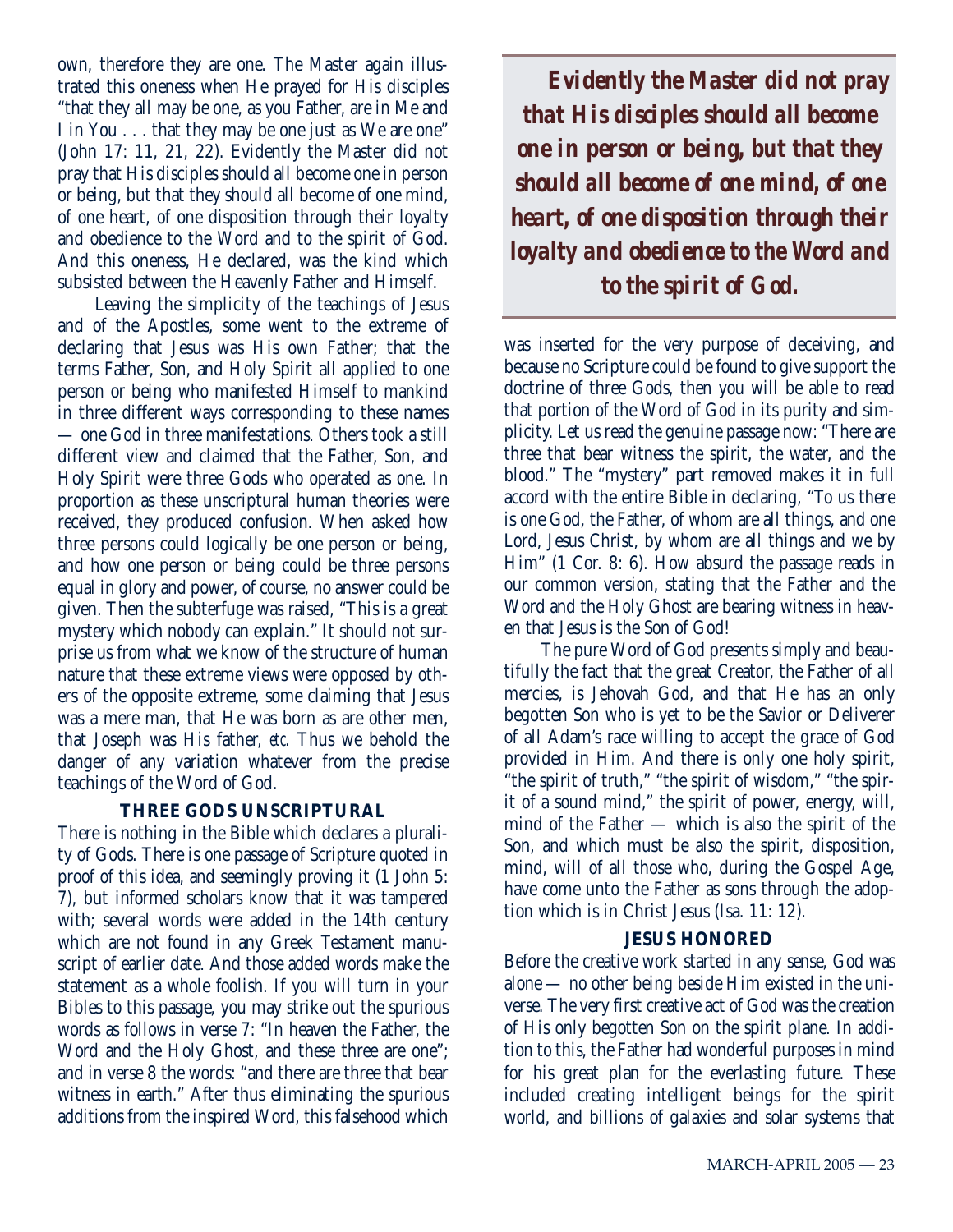make up the universe. Then there are the wonderful provisions for our own solar system, its planet earth, and mankind. There were various necessities devised in the Great Architect's Plan for the permission of sin, and the redemption of man from sin and its penalty. In addition, the future restoration to be accomplished for fallen man by Messiah's Kingdom and the glorious work of eternity in further creations were projected. But as the Master declared, these things the Father had kept in His own power — in His own mind. He divulged them not to the angels, nor even to His dearly beloved "only begotten Son." We have seen how this Divine secret or Divine purpose was symbolically represented by the scroll in the hands of Jehovah, as pictured in Rev. 5: 1. We have seen that this revelation was delivered to the Lamb, the Only Begotten One, after His consecration at Jordan, and in its fullness after His death at Calvary, when He ascended up on high, glorified at the right hand of the Father's majesty. But before the Logos was made flesh, before He undertook to be man's Redeemer, the Heavenly Father set before Him the glorious proposition — that He had a plan, a scroll, and that the execution thereof was to be given to one who would prove Himself worthy, by demonstrating His loyalty to the Divine Will (Rev. 5: 2, 5).

### **THE JOYS SET BEFORE THE LOGOS**

We read that God sent His only begotten Son into the world, but we are not to understand from this that He was put under Divine commandment, the refusal of which would have meant Divine displeasure and His own degradation. On the contrary, we understand the matter clearly when we observe the Apostle's statement. He declares that Messiah left the glory which He had with the Father before the world existed, humbled Himself to take upon Himself human form (a much lower nature), and then consecrated Himself, even unto death — all because of the joy that the Father had set before Him (Heb. 12: 2). The joy set before the Logos was that: (1) He might serve the Heavenly Father's gracious purposes; (2) He might recover mankind from the state of sin and death into which all were plunged by father Adam's act of disobedience; (3) He was promised the honor and distinction of the Messianic Kingdom, through which mankind would be blessed and uplifted; (4) He was promised a special Bride class to be selected from among the redeemed race of men. These would be Jewish and Christian people proven to have a character bent like His own — of loyalty to God and to righteousness and faithful unto death. Like Him, they would be exalted in the chief resurrection from the earthly to heavenly condition, far above principalities and powers and every name that is named; and (5) He was promised that His own personal distinction would be to all eternity a participation in the exaltation of the Divine nature and vicegerency for God. He would possess not only glory and honor, but also inherent life — deathlessness, immortality.

For these joys He left His glory with the Father, and was made flesh, He sacrificed His earthly life in faithfulness and, being raised from the dead, He entered into His promised joy. Now, after waiting for the development and completion of the Church, His Bride, and members of His Body for nearly 2,000 years, He now has them glorified with Him in the heavenly realm. They have laid hold of the promise that the Father will give Him the heathen for an inheritance and the uttermost parts of the earth for His possession, and they are working to accomplish this. He is in the process of binding Satan, putting down sin and uplifting the sinner, and bringing everlasting order out of earth's confusion now manifested in the present great Time of Trouble (Dan. 12: 1; Matt. 24: 21).

# **THE WORD** *ELOHIM* **EXAMINED**

As informed Bible scholars know, the word *elohim* — God or gods — in Old Testament Hebrew is of plural form, somewhat like our English word "sheep." Thus we read in Genesis, "The *elohim* [gods] said, let us make man in our image." This would very properly apply to the Heavenly Father and the Heavenly Son, in full accord with our text, "Without Him [the Logos] was not anything made that was made." The word *elohim* signifies, literally, *the mighty, the powerful, and the great one*. Surely, it would be proper to consider the Logos mighty, great, and powerful as the active agent of the Almighty One, Jehovah, who is also styled the *Mighty Elohim*. The word *elohim* not only is used in respect to the Heavenly Father and His Heavenly Son, but it is also used in respect to angels as the messengers of God and Christ, mighty to the doing of the will of God (Psa. 8: 5): "Thou hast made man a little lower than the angels [*elohim*]." Still further notice that this word *elohim* is used in respect to men, for when Divinely appointed and active as God's agents, they were mighty, or *elohim*. Thus we read of the seventy judges of Israel appointed by Moses: "The master shall bring him unto the judges [*elohim*]" (Ex. 21: 6).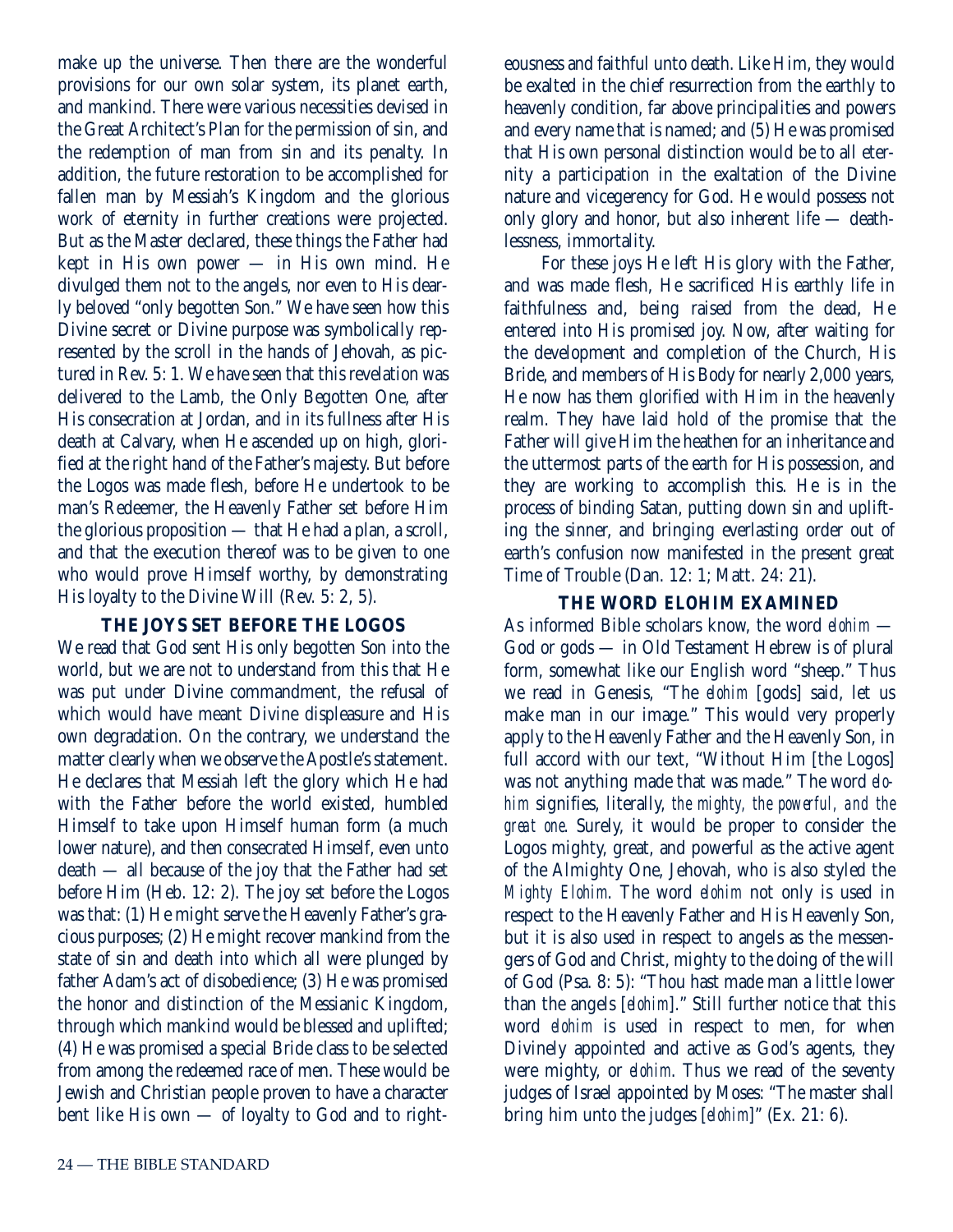We have at the head of this article given a very literal rendering of our text, showing the fine distinctions of the Greek original in a way that our English version does not show it. As Bible students we have not in the past been sufficiently critical in our study of God's Word, but now, by Divine providence, it is possible for those even who have practically no knowledge of the Greek and Hebrew to understand the Scripture presentations thoroughly. If any of our readers are unsuccessful in finding authoritative works that show the interpolations and mistranslations of the Holy Scriptures, we shall be pleased to have them write to us for information. Our text in the common English version misrepresents the true thought of the original, but as we have rendered it, the matter is so simple and clear that a child may understand. Jehovah God is from everlasting to everlasting and had no beginning. The Logos had a beginning — He Himself was the beginning. "In the beginning was the Logos and the Logos was a god" — He was a mighty one, the beginning of creation, the first and the last direct creation of The God, the Almighty One, "of whom, by whom and through whom are all things."

# **THE FATHER ABOVE ALL**

It has pleased the Father so to honor His First Begotten Son, and so to reward His faithfulness unto death, and so to make Him the Head of all things over the Church, which is His Body. It is eminently proper that, in the language of the Master, "All men should honor the Son, even as they honor the Father" (John 5: 23). They should not honor the Son instead of the Father,

however, for God declares, "My glory will I not give to another." The exalted Christ is to be honored, yes, worshipped, because the Father has highly exalted Him, and given Him a name above every other name, that at the name of Jesus every knee should bow and every tongue confess to the glory of God the Father (Phil. 2: 8-11). Moreover, there is a special reason why all who recognize Jesus as the world's Redeemer should recognize the propriety of including Him with the Father in their thoughts and in their prayers. This is because, by Divine appointment, He is the Church's Advocate with the Father — the One through whom they were acceptable to God, even the Father. They therefore, could not ignore their Advocate, Attorney, and Intercessor? And with the world in the future, throughout Messiah's reign, this will be equally proper, because then He will be the world's Mediator, standing between God and men, until by His Mediatorial Kingdom He shall have lifted mankind from sin into harmony with God. Hence all should honor Him.

*The gentle sighing of the wind among the pines, The joyous singing of the lark at break of day, The rippling of the water-brooks through cooling shade, The patter of the softly falling rain at night, Are sounds less sweet by far than His most precious name.*

# **of interest . . .**

**The Roman Catholic Diocese** of Orange, California has announced details of the largest single settlement in the church's child sexual-abuse scandal.

The diocese said that it had agreed to a \$100 million civil settlement with 90 victims of abuse. The largest previous settlement, \$85 million, was made in Boston in 2003. The latest settlement pushes the total cost of abuse, including care and counseling for victims and priests, to nearly \$900 million nationwide.

But victims, who battled the Southern California diocese for two years, say their victory won't be complete until they see the church's files on alleged abusers, which will be made public as part of the settlement. They could document what church officials knew of abuse complaints and what they did — or failed to do to protect children.

Three dioceses facing mammoth settlements for abuse cases have declared bankruptcy: Portland, Oregon; Tucson, Arizona; and Spokane, Washington.

*— USA Today*

\* \* \*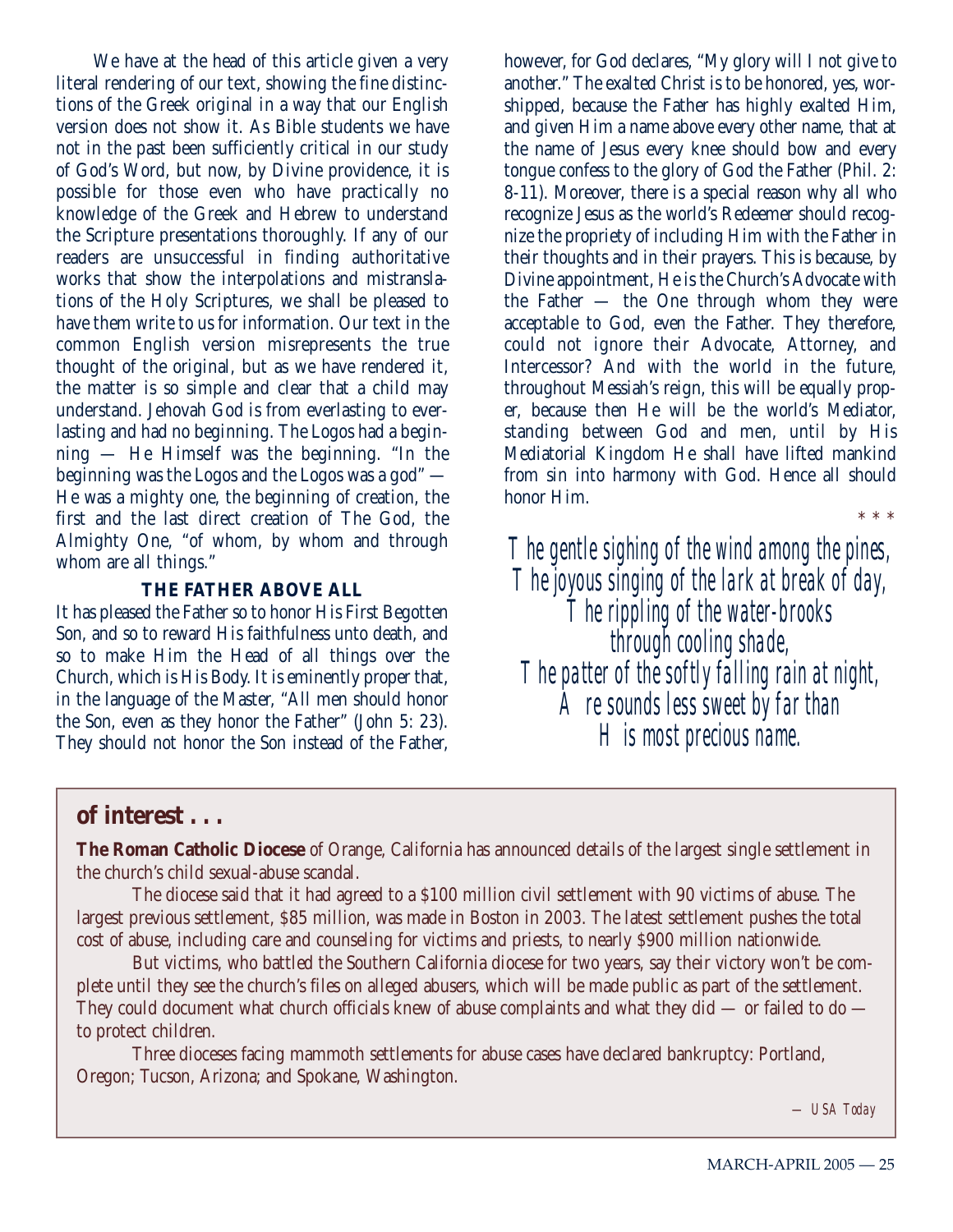

# **WHY CHRIST HAD TO DIE**

In 1 Cor. 15: 3 and 2 Cor. 5: 15 we read that "Christ died for our sins according to the Scriptures," and that "He died for all." Why did He have to *die* in order to save us? Could He not have brought us salvation without His suffering *death*? Q

The Bible makes it very plain that "the wages [penalty] of sin is *death*" (Rom. 6: 23). Sin's sting brings *death,* for "the sting of *death* is sin" (1 Cor 15: 56). "When lust has conceived, it gives birth to sin; and when sin is accomplished, it brings forth *death*" (James 1: 15, ASV). A

Adam was created a perfect human being. God tested his obedience, telling him plainly: "From the tree of the knowledge of good and evil you shall not eat, for in the day that you eat from it you will surely die" (Gen. 2: 17, ASV). Adam by his sin of disobedience gradually *died* and finally returned to the dust of the earth, where he remains till this day. If Adam and his dying race were ever to have life again, some other perfect human being must pay his debt and arrange for his release at the bar of justice.

#### **Jesus' Death for Adam - Romans chapter 5**

• "In due time Christ [who became flesh (John 1: 14) — a human being] *died* for the ungodly";

• As "by one man sin entered into the world, and death by sin";

• As "through the offense of one many be dead, much more the grace of God, and the gift by grace, which is by one man, Jesus Christ, hath abounded unto many";

• "As by the offense of one [Adam] judgment came upon all men to condemnation; even so by the righteousness of one ['the man Christ Jesus, who gave Himself a ransom for all, to be testified in due time' — 1 Tim. 2: 6] the free gift [the forgiveness of sins, *i.e.*, release from Adamic condemnation] came [it should be shall come, as is evident from the words 'shall be

made righteous' in the next verse] upon all men unto justification of life" (Rom. 5: 6, 12, 15, 18).

Our only hope of a resurrection awakening from the unconscious condition of death (Psa. 6: 5; 146: 4; Eccles. 9: 5, 10), and of a future eternal existence, is because of Jesus' laying down His human life as a ransom, a corresponding price, an equivalent for the forfeited human life of Adam.

Thus Jesus Himself testifies: "I am the living bread which came down from heaven: . . . the bread that I will give is my flesh [my life as a perfect human being], which I will give for the life of the world" (John 6: 51). "I am [as a result of this ransom sacrifice] the resurrection and the life" (John 11: 25; 14: 6). "He who believes in the Son has eternal life; but he who does not obey the Son will not see life [complete, perfect, everlasting life], but the wrath of God abides on him" (John 3: 36, ASV).

Thank God for the unspeakable gift of His love (2 Cor. 9: 15), and the hope of a resurrection to life again! "For if we believe that Jesus died and rose again [He was put to death in the flesh, but quickened — made alive, resurrected — in spirit — as a spirit being — 1 Pet. 3: 18], even so them also which sleep in Jesus will God bring with him" (1 Thes. 4: 14). "But if there is no resurrection of the dead, then . . . those who have fallen asleep in Christ have perished" (1 Cor. 15: 13, 18). Thank God that Jesus came to pay Adam's debt and to set us free!

#### **THE BIBLICAL VIEW OF RESURRECTION**

Among Christians there are many different beliefs about the resurrection and all of them are claimed to be based upon the Bible. How can I know what to believe? Q

You are right in your statement, although there is a difference between a belief that is claimed to be based upon the Bible and one that is actually based upon the Bible. A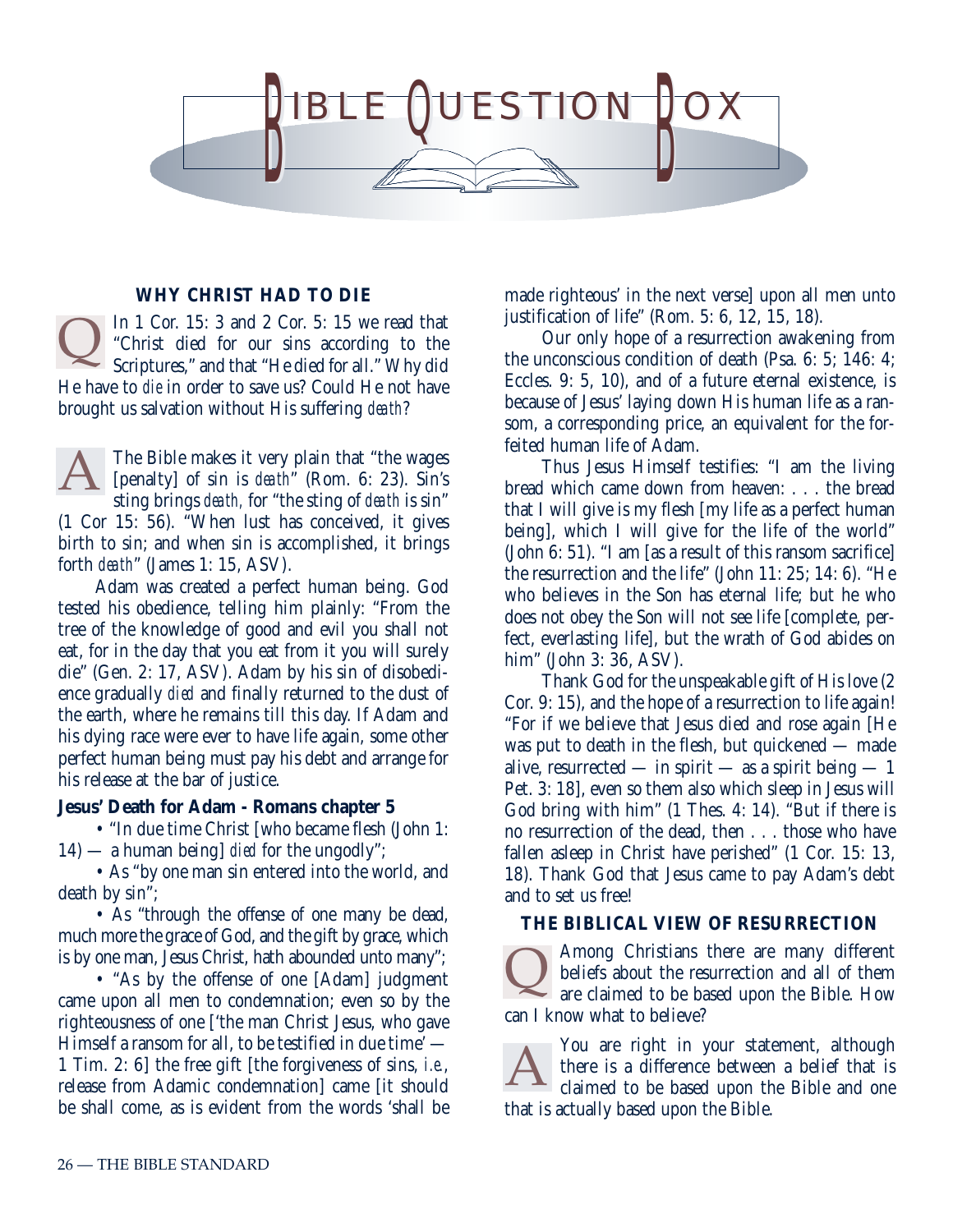Let us briefly consider a few aspects of the subject of resurrection. We first ask: What does the word *resurrection* mean? Some claim it means the act of being awakened from the dead. That is true, but the complete meaning goes further, otherwise Jesus would not have been the first one to have experienced a resurrection. The word *resurrection* comes from the Greek word *anastasis,* and as it applies to mankind means *a gradual restanding,* step by step, from the fallen condition into the perfection of God's image, as Adam was before he fell (1 Cor. 15: 21, 22; Acts 24: 15).

In fact, the need for a resurrection from the dead is due to Adam's sin of disobedience, which plunged him and the entire race by heredity, from perfection into sin, imperfection, and death. God, however, provided the ransom from these through the sacrifice and righteousness of Christ, so that in due time — during Christ's Millennial-Age Kingdom — all mankind will be given the opportunity to experience a complete resurrection.

Another misconception is that mankind will come back with the same bodies that were buried. The Scriptures teach that the body that is raised in the resurrection is not the body that was buried (1 Cor. 15: 35-37).

At the end of that thousand-year Kingdom, the perfected race will be given one final and searching test, and those who prove faithful will be given the privilege of entering the eternal Ages of glory beyond, and forever enjoy God's abundant blessings upon the perfected earth.

#### **Different Kinds of Resurrection**

We will mention the different kinds of resurrections. The first is the resurrection of the Church. Its resurrection is called the first resurrection (Rev. 20: 6; 1 Thes. 4: 16, 17), and it is to the Divine nature (2 Pet. 1: 4; 1 John 3: 2). Next in order is the resurrection of the Great Multitude (Rev. 7: 9-17; Psa. 45: 14, 15), and it is to the spirit nature. After that is the resurrection of the Ancient and Youthful Worthies (Heb. 11: 40), who also share in the resurrection of life, the resurrection of the just (John 5: 28, 29; Acts 24: 15), but are of the perfect earthly, human nature. After that is the resurrection of the world, the one we have been discussing. The world's resurrection is called the resurrection of the unjust (John 5: 28, 29 *A.R.V.*; Acts 24: 15; Isa. 25: 6-8), called so because in the present life they have been in an unjustified state.

*Anyone that has tended a fire knows that when the wood runs out, in a matter of time the fire will go out. This pictures the precept in our verse: If there is no talebearer, strife will come to an end.*

#### **PROVERBS 26: 20 EXAMINED**

Proverbs 26: 20 reads: "Where there is no wood, the fire goes out; and where there is no talebearer, strife ceases." Please explain this verse. Q

The above verse contains an important ethical lesson for the Lord's people. The writer adds force to the lesson by using a common illustration. Anyone that has tended a fire knows that when the wood runs out, in a matter of time the fire will go out. This pictures the precept in our verse: If there is no talebearer, strife will come to an end. A

What is a talebearer? *The American Heritage Dictionary of the English Language* defines it as: "One who spreads malicious stories or gossip." Strife, on the other hand, can best be understood by listing some synonyms, such as contention and quarrel. Have we not all witnessed contentions, fights, and quarrels, sometimes bitter and even violent, often fueled by one talebearer or quarrelsome person? What damage this has done to relationships in families, the workplace, and other associations.

But how dangerous this condition is when it exists among the Lord's people! The evil results often include damage to our Christian graces of character and injury to our Christian unity as God's family.

Lev. 19: 16 warns: "You shall not go about as a talebearer among your people; nor shall you take a stand against the life of your neighbor: I am the Lord."

Psa. 15: 1-3 describes the characteristics of those the Lord approves: "Lord, who may abide in Your tabernacle? Who may dwell in Your holy hill? He who walks uprightly, and works righteousness, and speaks the truth in his heart; He who does not backbite with his tongue, nor does evil to his neighbor, nor does he take up a reproach against his friend."

May we avoid this spirit of strife and instead become more and more filled with God's spirit of love. \* \* \*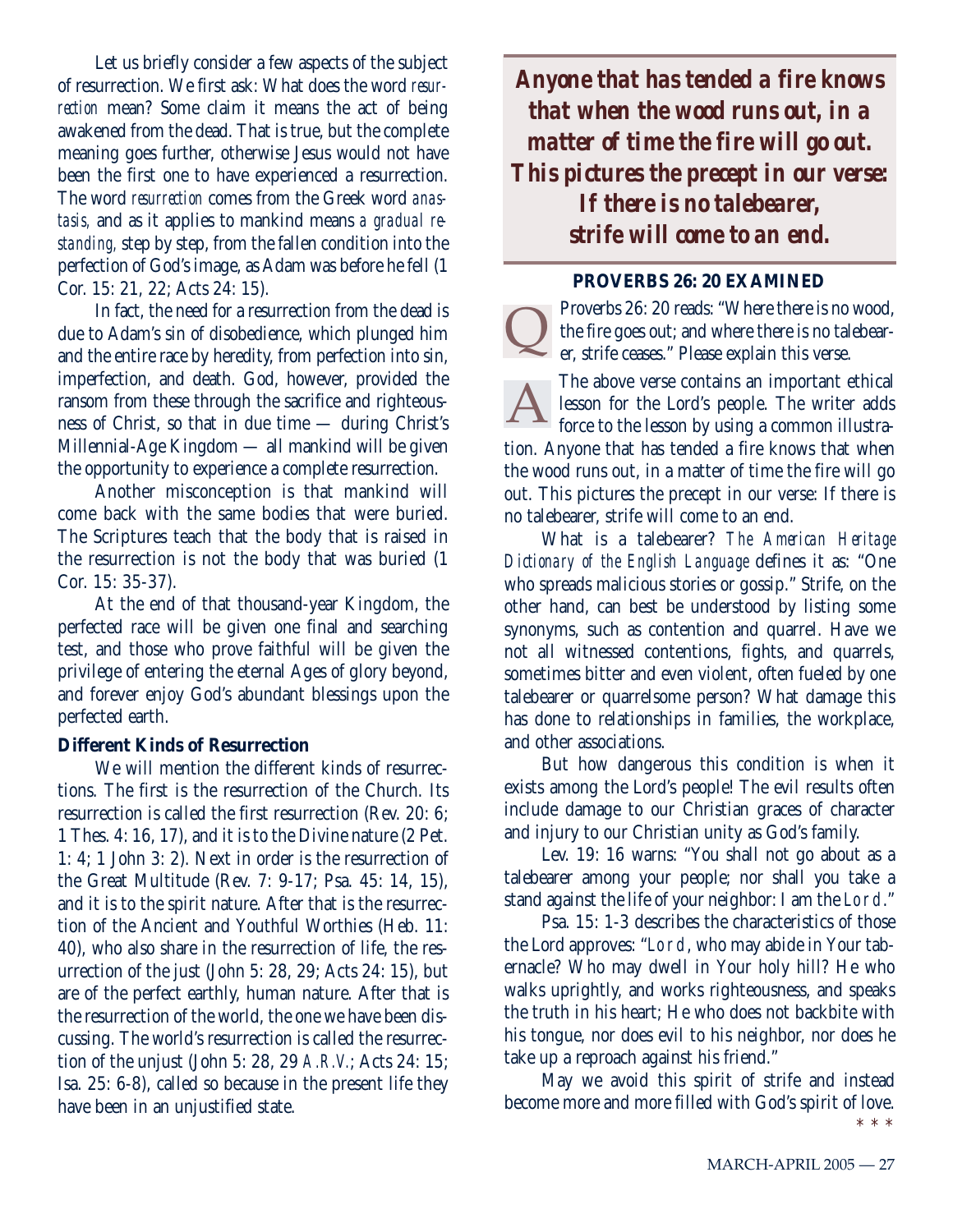# CONTROLLING YOURSELF

He who is slow to anger is better than the mighty, and he who rules his spirit than he who takes a city — Proverbs 16: 32

IN OLDEN TIMES cities filled the role of places of refuge — where the inhabitants of the surrounding countryside could go for protection. When the earth was less populous and the necessity for a strong government was less, any marauding band was likely to take possession of whatever was out in the open and unprotected. So the cities of ancient times had strong fortified walls. This was true, we remember, of Jerusalem and Jericho. It was true of ancient Troy, and also true of cities in Europe. But as improved forms of government were adopted with security provisions in place, cities no longer needed protecting walls to such a degree. The police nowadays constitute a wall of protection. Our text is referring to a wall such as was formerly used, and to a city which had become dilapidated and the wall broken down. King Solomon gives this as a picture of a human being who has no rule over his own mind or will. He is unable to protect himself against evil influences from within or without, as a result of having allowed his will to be broken down.

What is self-control? Self-control is the strength of character whereby through firmness of mind we rule ourselves in well-doing. It does not include all kinds of character strength — it is that particular kind that manifests itself in firmness, resoluteness of will, strongly fixed in the direction of one's determination to do good.

All are born with more or less of strength of will. Some have this in a very marked degree, others in a lesser degree; perhaps almost no one is wholly without this quality of will power and purpose, unless their wills have been invaded by evil spirit beings (Matt. 12: 22). But whether our wills are strong or weak they need direction and boundaries for areas in which they should not tread. Lessons in the directing of our wills come from various quarters. In our day, for instance, we have the laws of government, in city, state, and country which direct the people as to what we may do and may not do — particularly what we may not do. As

one looks into the source and history of these laws, he finds that they represent the accumulated will of a long period. Generally speaking, mankind today has many good laws. The problem is not so much the quality of the law, but rather lack of means to enforce it. Although very good laws may be made, yet some people ignore the law. A jury may set aside the law in a special case. A judge may pervert the law. Thus things that are unlawful can become a practice of an individual, a town, or a city. To cultivate in one's self a lawless disposition as is displayed for instance by a terrorist, is to cultivate the spirit of anarchy — a spirit of indifference to the rights and interests of others. There are some who manifest reasonable respect for the laws of society because necessity or public opinion makes it impossible or inadvisable to do otherwise — although they at heart are anarchists as regards the Law of God, the great Law-giver of the Universe.

# **A PERVERSION OF SOUND JUDGMENT**

To investigate this subject along another line, let us consider what calamities might result if we were to yield ourselves to passion, and its intense power were to control us by emotion rather than the reasoning of the mind — we would possibly lose control to evil, allowing this influence to sweep over us and master us, devastating our Christian stand for truth, righteousness, or both. This passion can take the form of lust or intense anger or hate. The weak-minded have their limitations; the strong-minded have the excess of power and are more potent for evil if overcome. We hear many say, when they have lost control of their temper, or have been morose or ill-natured or discourteous: "Well, that's my way; I do not mean any harm." They acknowledge the matter and seek to justify themselves by saying that it is natural to them. In contradiction to this, no human being should live according to what is natural to his or her fallen imperfect nature.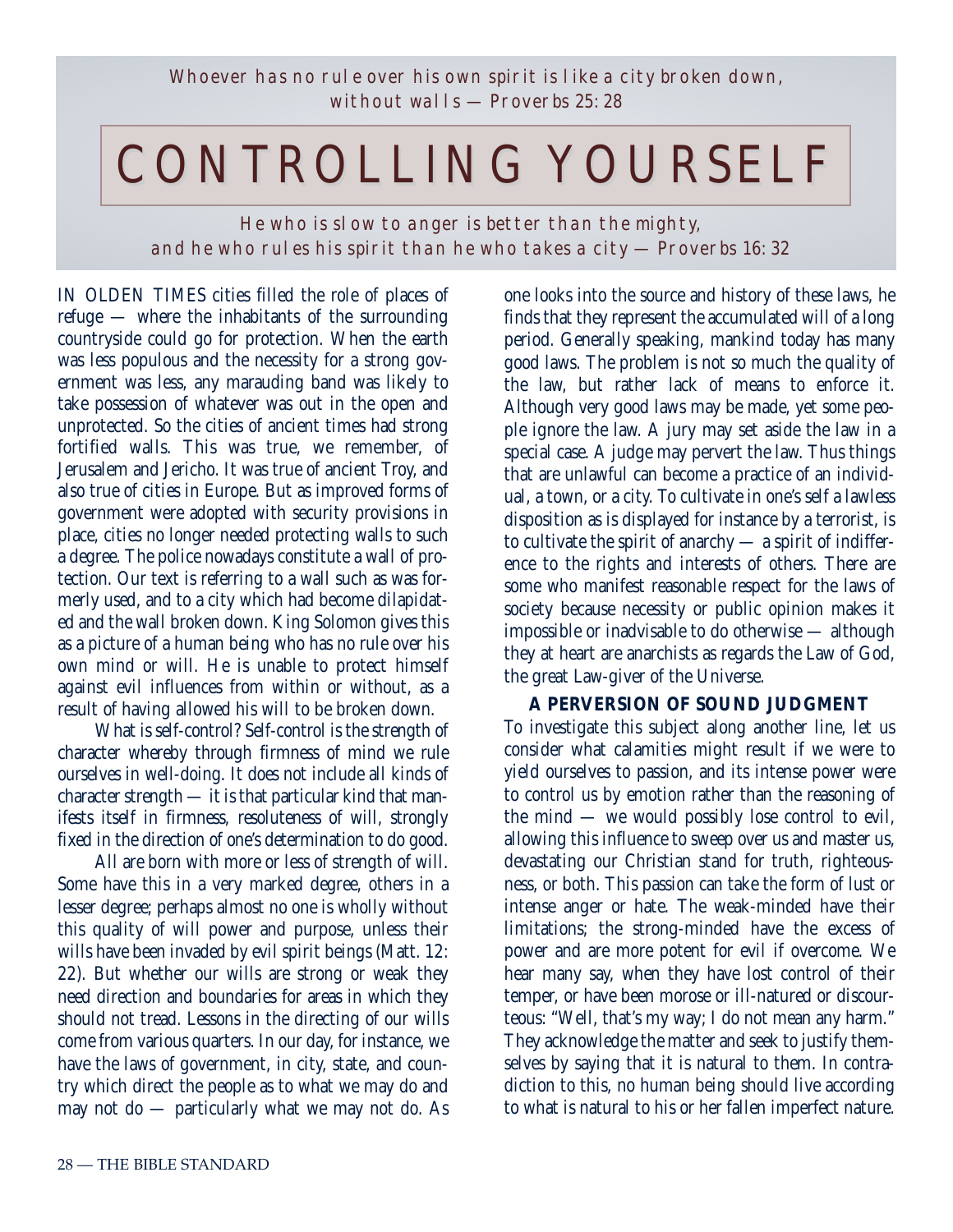An example of this is homosexuality, condemned by God but seemingly justified by medical research in that persons are born with homosexual tendencies (Rom. 1: 26, 27; Lev. 18: 22, 23). Undoubtedly such research is genuine, in fact, research is shedding light on the myriad physical and mental problems due to mankind's fallen condition, and in many cases has been of help to man. All are born with varying degrees of physical and mental derangement through the operation of sin in the human family. Some are brought into the world with tendencies toward kleptomania, murder, robbery, and the many variations of immorality. Does their condition justify a degraded life style in crime? Should we tell the bank robber: "Oh, too bad you inherited through imperfection your desire to rob banks, but you can't help it," so we give him a pat on the back and say: "Continue right on in your trade of robbery" — or does common sense and the law step in and through discipline, counseling, and rehabilitation help him to correct the criminal behavior. Should not immoral perversions, including homosexuality, be treated in the same way as other acts, and should we not seek to correct the behavior of those involved?

#### **WHY DO WE NEED SELF-CONTROL?**

Let us consider some of the advantages of attaining and retaining self-control. It prevents our becoming spiritual wrecks by enabling us to repel the attacks of evil. This is what our heading text describes: "A person without self-control is as defenseless as a city with broken-down walls."

A being created in the image of God and still retaining some traces of his original Godlikeness should live above the plane of the lower animals which follow merely their natural instincts and passions. Some people seem to glory in what they are pleased to term their high spirit, which will always stand up for their "rights." They are not as weak and childish as to let anybody run over them! If they do not like what others do or say, they will tell just what they think of the others. Oh, how the great Adversary and his hosts, together with the perverse fallen nature, can deceive and mislead and blind the judgment that is not guided and instructed by the only true Guide — the Word of God! How they can make that which is noble and truly strong and Godlike appear weak and childish and make that which is weak, base, selfish, and animal appear strong and manly!

*How the great Adversary and his hosts, together with the perverse fallen nature, can deceive and mislead and blind the judgment that is not guided and instructed by the only true Guide — the Word of God!*

**CORRECT STANDARDS NEED TO REGULATE** The inclinations, the impulses, and the preferences of the fallen nature are often contrary to that which is right, noble, and truly desirable. All should be regulated by some standard. The Law of God is the very highest standard of law. And the spirit of God's Law is embodied in the Golden Rule (Matt. 22: 37-39). This standard the whole world recognizes as right, and surely the Lord's people should measure all their conduct and their words, even their thoughts, by this standard. By doing this they will be rulers over their own spirit. The word spirit in the text under consideration represents the mind, the impulses of one's nature. We are to rule our mind, our natural impulses. This means that if a thought presents itself to the mind, or if we feel a certain impulse, we should be quick to perceive the nature of the thought or impulse, and if it is not in harmony with the principles of righteousness or with our covenant as children of God, we should at once resist it. If our will power gives way and no self-control is exercised, Satan can devastate every good quality we have developed so far. To save us from such devastation, to make secure for us the results of our past efforts, it is necessary that we exercise self-control. It will prevent ruination of our hearts and minds and enable us to repel the attacks of evil.

Another advantage of having self-control is that we will be able to destroy the evil that is in us. One who takes a symbolic city of the mind skillfully overcomes sustained defenses and destroys its wall of depravity, houses of evil qualities, and soldiers of sin, error, selfishness, and worldliness. This is the greatest of all victories. This symbolical warfare of the mind requires above all, self-control, then perseverance, executive ability, finally wisdom, justice, and love of the highest order, and therefore makes one greater than one who takes a natural city. By it we are enabled to lessen the hold evil habits or besetting sins have on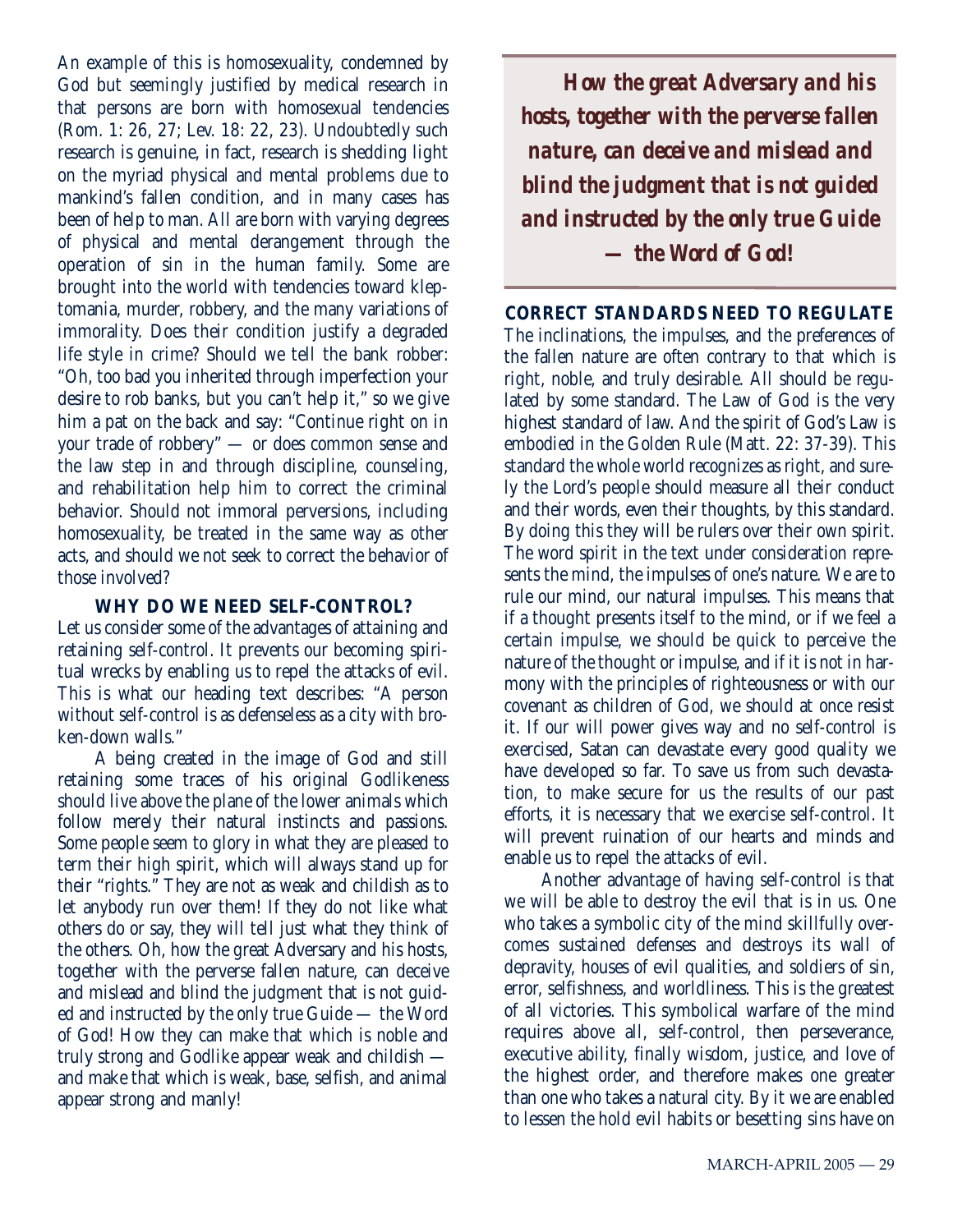us. Because we desire greater freedom, this grace is the regulator and director we will need, every day and every hour.

If we are unable to do this successfully of ourselves, as is often the case, we should promptly lift our hearts to the Lord for His promised grace to help in time of need. If we feel an impulse toward a certain action or course, we should carefully weigh the matter, and decide as to its righteousness or propriety in the circumstances, looking to our unfailing Source of help and guidance. The world would say that this is too exacting — that they would have more pleasure in doing their own will. This is a subterfuge, for in doing their own will, they frequently get into difficulty. A Christian has covenanted not to follow his own will. He has given up his own will and has taken the will of God instead. The more advanced the Christian, the more ability should there be to rule the spirit — "casting down imaginations and every high thing that exalts itself against the knowledge of God, and bringing into captivity every thought" to the will of God in Christ. And if we rule our mind, our thoughts, we will rule our tongue.

If the thought were not in the mind, the tongue would not utter it. There is a grave danger of saying things, or of doing things under a momentary impulse, that our heart, our consecrated judgment, would not approve, hence the necessity of bringing our thoughts and impulses into subjection. We are to consider, what would be the effect of our words or actions upon another? Would it be an injury or cause needless pain for me to say or do this thing, or would it therefore be all right? By scrutinizing one's self, by taking ourselves in hand and ruling our spirit, we as children of God are showing our earnest desire of heart to be pleasing to the Lord and true to our covenant to Him. And those who learn to rule their own spirit according to the will of the Father are the ones whom He will be pleased to make partakers with His Son in the earthly or heavenly phase of His Kingdom.

# **HOW TO ATTAIN STRENGTH OF CHARACTER**

In what way can a Christian cultivate this control of his own will? At first the individual has not the power to control himself in everything, but as he learns to exercise self-control in the little things, more and more doing what he can, he will gain strength of character. How do we proceed? By fixing the will firmly after making proper resolutions, and by firmly adhering to them, by forming the habit of saying with resoluteness, "I will! I will! I will!" Therefore brethren, we must be firm, standing for the right and not wavering from our resolution: I am *determined* that I will do right and not wrong. Subjecting our heart and mind to the influence of God's Word, and by holding its instructions upon our hearts and minds, we will bring Divinely charged energy to bear for our benefit. As set forth in the Scriptures, let us learn from the examples of our Heavenly Father and our Lord Jesus as they met adverse conditions with self-control.

We would remember the story of the man who wished to develop his muscles, and began to practice each day by lifting a calf. He commenced when the calf was very young, and he lifted it day by day for weeks and months. In due time the calf became an ox, and he was then able to lift the ox. His daily practice had gradually strengthened his muscles. They increased in strength with the increase in the weight of the animal, until he was strong enough to lift the full-grown ox. And so with the Christian in his character development: if we daily practice self-control, we shall gradually attain a strong character along this line, which will be of inestimable advantage to us in our Christian warfare. The cultivation of self-control should properly begin in one before birth, yes, at the time of conception. The mother should practice self-control, that this disposition might be impressed upon the mind of her unborn child, that thus it might enter the world in a much more favorable condition. And this disciplined spirit will grow under the proper training of the parent, so that the child, approaching adulthood, will be able to exercise more natural self-control. These. if they become children of God, will make very noble Christians indeed. They will be strong in the Lord and be helpful to others. But all have not had this natural advantage, and must battle the more determinedly.

#### **MORAL STRENGTH MORE DESIRABLE THAN PHYSICAL**

There is no place where the proof of our ability to rule our spirit is better shown than in our own home. With husband and wife, with parent and child, with brother and sister, this is an important matter. The battle with self is the greatest battle we have to fight, and the Word of God declares that "he that rules his own spirit is greater than he that takes a city." He is greater because he has learned to exercise the will, the determination, of a true character in the right direction, in the direction of control of self. Moral strength is infinitely nobler and more to be desired than the greatest degree of physical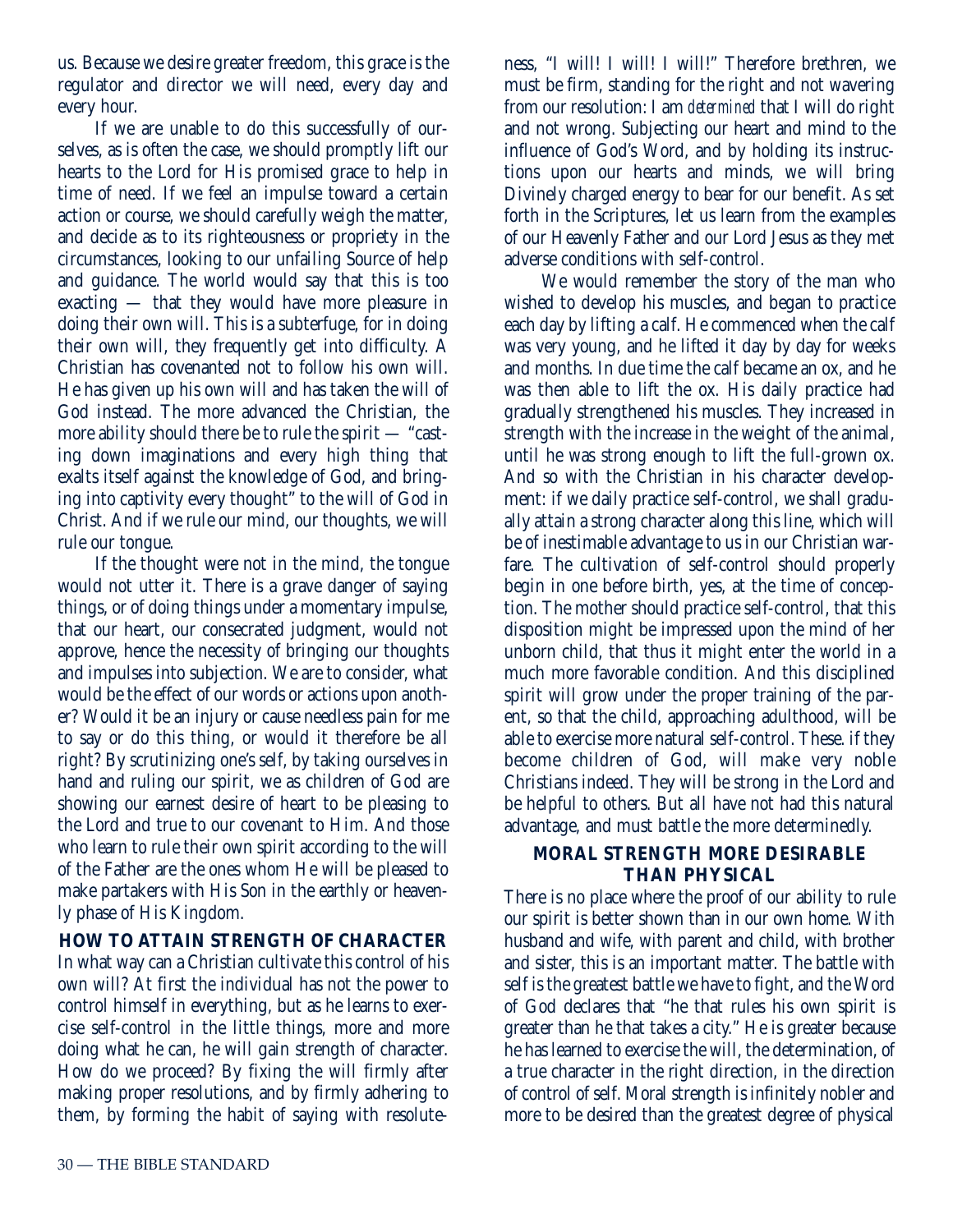strength or the keenest strategy. And it is only after we have conquered ourselves, only after we have become master of our own flesh, only after we have cast out the beam from our own eyes (Matt. 7: 3), have subdued anger, malice, hatred, and strife in our own hearts, that we are able by means of these severe battles with our own weaknesses, to assist the brethren, to assist our neighbors, to aid them by our example in overcoming their besetments and infirmities.

What a wonderful thing self-control is! There are few character graces that act so universally as self-control. Faith now is the most important, love is now and always will be the greatest, but self-control is and always will be one of the most universally acting graces. There is not a single good act that can be performed without its cooperation. Let us therefore add to our knowledge, self-control. The Lord blesses us in developing this, one of the most indispensable qualities of the future rulers in His Kingdom.

# THREE GATES OF GOLD

Let every thought thy lips would utter pass three gates of gold, But if through these it fails to pass, then let it not be told; And o'er each gate in silver letters written thou wilt find, Above the first one, "Is it true?" the second, "Is it kind?" and "Is it necessary?" o'er the third one and the last. Then guard thy thoughts, let none escape, save those these gates have passed!

# **CHANGE OF ADDRESS** —

If you are moving please inform us as soon as possible. The post office will not forward your magazine to your new address.

# **THE MAIL BOX**

#### Dear friends,

We use your literature plus Bibles sometimes to reach others in F.S.M. and worldwide.

\* \* \*

Thank you for your magazines. We pass to others when through with them. Yes, they are wonderful and informative.

Please keep us in your prayers. Now a small gift for your work.

Love in Jesus, P.K., Federated Micronesia

Bible Standard: I am enclosing a check for. . . . I am an older person and I plan to have little leaflets given out at my funeral. Thanks.

In His name, V.R., Wisconsin

Dear Laymen's Home Missionary:

I wish to thank you for sending me "The Chart of God's Plan." I found the book most interesting and sometimes I had to read pages over and over again to better understand. It is good food for this ole heart and mind, one that's lifting to the soul!

You have done so much for me over these years that I can't express enough my thanks and my prayers.

May our Lord keep you shining! God bless you all! Sincerely, W.H., Texas

\* \* \*

We welcome your letters for publication but reserve the right to edit them. We indicate only the correspondent's initials, except where the writer is an appointee of the Movement. Submit letters, marked "Editorial" to our mailing address, or e-mail us at: *editorial@biblestandard.com* (enter "Letters Column" in the subject line). *Please give your full name and postal address.*